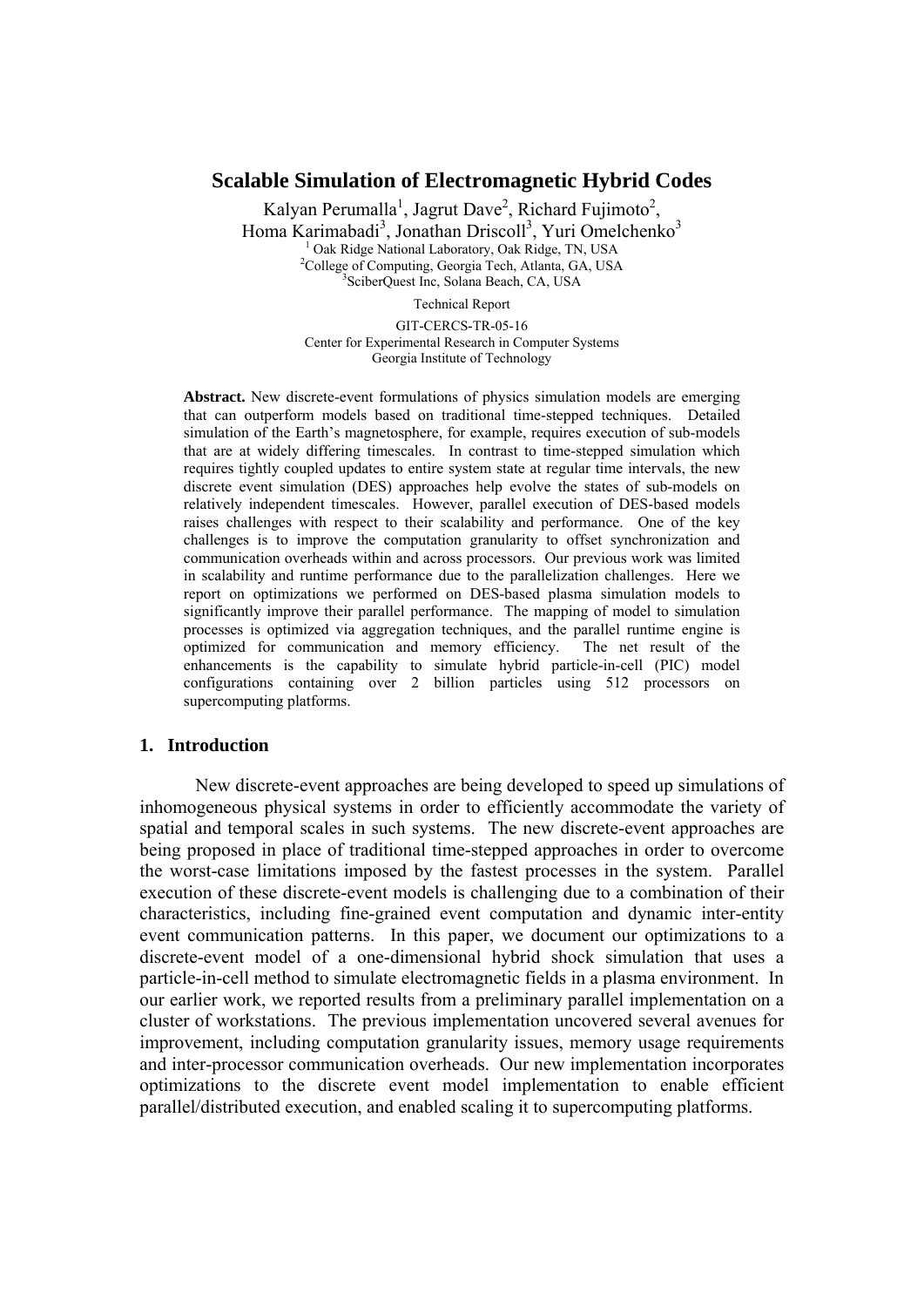The rest of the document is organized as follows. Section [2](#page-1-0) provides the motivation and background to this work. The one-dimensional hybrid shock application is outlined in Section [3](#page-2-0). The optimizations to the parallel implementation are described in Section [4,](#page-3-0) followed by a parallel execution performance study in Section [5](#page-5-0). Finally, Section [6](#page-9-0) outlines the status and future work.

## <span id="page-1-0"></span>**2. Background and Related Work**

The conventional approach to realizing grid-based PIC models is to use timestepped execution where the state of the model, e.g., particle position, velocity, charge, etc., is updated at fixed time increments. Discrete event simulation offers an alternative approach where particle and field updates are instead only carried out on an "as needed" basis, e.g., when field values cross certain thresholds, resulting in state updates at irregular (and less frequent) time points. The time interval between updates is therefore dictated by the predicted rate of change. Particle and field update "events" are used to denote when state updates occur. These events are queued and continuously processed over time to complete the simulation. Event-driven PIC simulations automatically guarantee that the progression of the system captures important state changes while reducing computation of less interesting, "idle" information. Further details of this approach are presented in [1, 2], where performance measurements were presented showing as much as two orders of magnitude speedup for certain PIC simulations.

Further increases in speed and scalability can be accomplished by applying parallel discrete event simulation (PDES) techniques. Here, the computation is divided into a collection of simulation processes that communicate by exchanging time stamped messages (events). A central question that must be addressed in PDES concerns ensuring proper synchronization of the computation. Unlike time-stepped simulations, PDES techniques allow some simulation processes to progress ahead of others in simulation time. This introduces the possibility of synchronization errors where a simulation process receives a message (event) with time stamp smaller than its current simulation time. Several approaches have been proposed to address this problem [3]. One class, termed conservative synchronization, blocks simulation processes to ensure no such synchronization errors occur [4, 5]. By contrast, optimistic synchronization techniques allow such errors to occur, but recover using a rollback mechanism [6].

PDES systems are typically composed of a simulation engine that handles issues such as synchronization, and invoking the simulation model entities at appropriate times. The µsik system [7] used here is one example of a PDES simulation engine that can be configured to handle either conservative or optimistic synchronization methods.  $\mu$ sik is based on a micro-kernel approach to parallel simulation engine design where fundamental mechanisms necessary for synchronization are implemented within the kernel, with sophisticated conservative and/or optimistic mechanisms built over the kernel. Both conservative and optimistic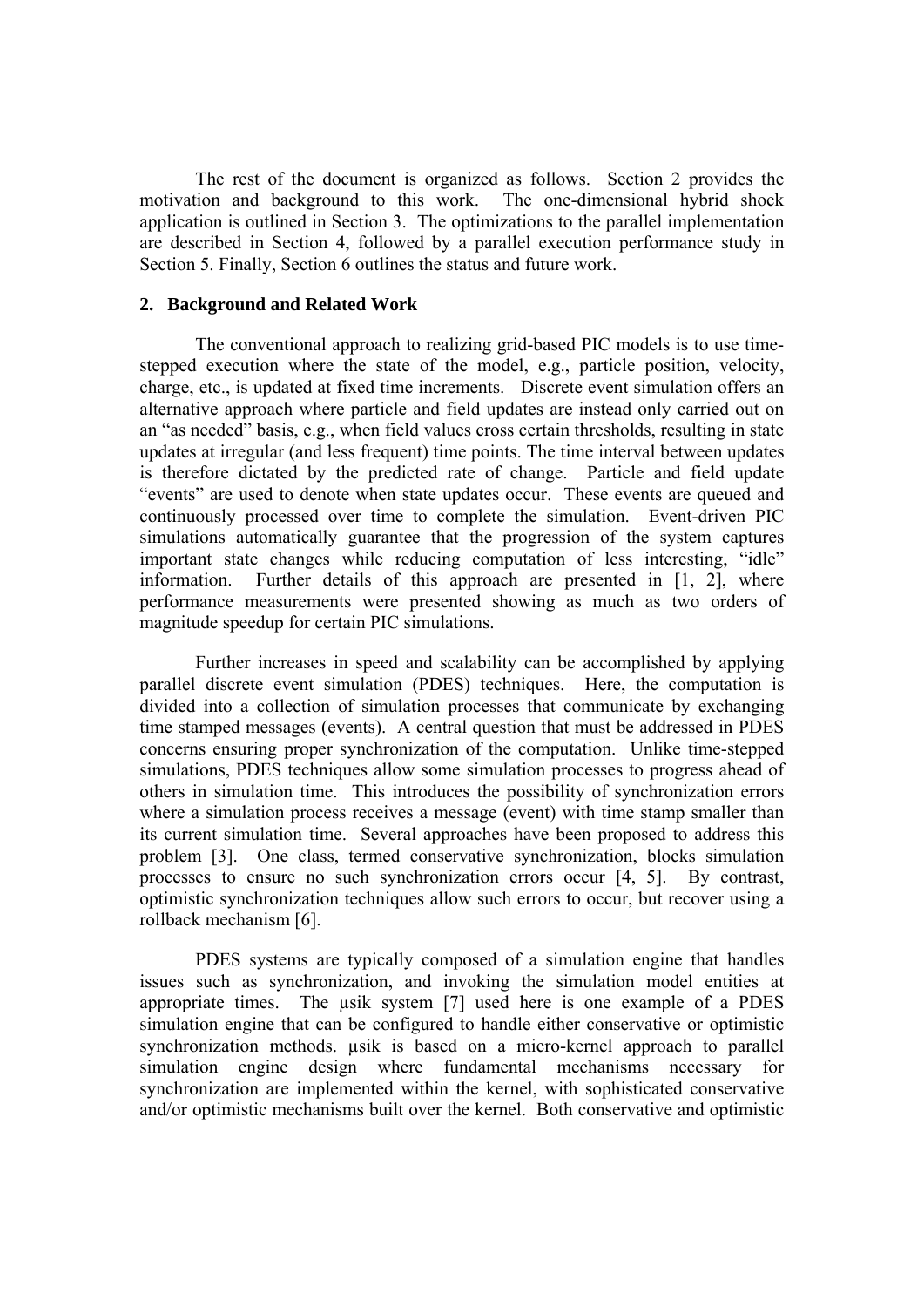parallel PIC simulations have been realized utilizing the µsik system [1, 2, 8].

A limited amount of work has examined the application of PDES techniques to physical system simulation. Perhaps the earliest was the "colliding pucks" application developed for the Time Warp Operating System (TWOS) [9]. Lubachevsky discusses the use of conservative simulation protocols to create cellular automata models of Ising spin [10] and other physical system problems [11]. A formal approach to both discrete event and continuous simulation modeling based on DEVS (Discrete EVent System Specification), was proposed by Zeigler et al. [12] and some numerical solutions have been examined based on the DEVS formalism [13].

#### <span id="page-2-0"></span>**3. One-Dimensional Hybrid Shock Discrete Event Model**

Here we provide a brief description of our DES model. Additional information can be found in [2]. Electromagnetic hybrid algorithms with fluid electrons and kinetic ions are ideally suited for physical phenomena that occur on ion time and spatial scales. Maxwell's equations are solved by neglecting the displacement current in Ampere's law (Darwin approximation), and by explicitly assuming charge neutrality. There are several variations of electromagnetic hybrid algorithms with fluid electrons and kinetic ions [14]. Here we use the one-dimensional (1-D) resistive formulation which casts field equations in terms of vector potential. The model problem uses the piston method where incoming plasma moving with flow speed larger than its thermal speed is reflected off the piston located on the rightmost boundary. This leads to the generation of a shockwave that propagates to the left. In this example, we use a flow speed large enough to form a fast magnetosonic shock. In all the runs shown here, the plasma is injected with a velocity of 1.0 (normalized to upstream Alfven speed), the background magnetic field is tilted at an angle of  $30^{\circ}$ , and the ion and electron betas are set to 0.1. The simulation domain is divided into cells [1], and the ions are uniformly loaded into each cell. Each cell is modeled as a Logical Process (LP) in μsik and the state of each LP includes the cell's field variables. The main tasks in the simulation are to (a) initialize fields, (b) initialize particles, (c) calculate the exit time of each particle, (d) sort IonQ, (e) push particle, (f) update fields, (g) recalculate exit time, and (h) reschedule. This is accomplished through a combination of priority queues and three main classes of events.

The ions are stored in either one of two priority queues. Ions are initialized within cells in an IonQ. As ions move out of the leftmost cell, new ions are injected into that cell in order to keep the flux of incoming ions fixed at the left boundary. MoveTime is the time at which an ion moves to an adjacent cell. The placement and removal of ions in IonQ and PendQ is controlled by comparing their MoveTimes to the current time and lookahead (lookahead is the shortest delay between the current simulation time of the cell and the time of any event scheduled into the future by the cell). Ions with MoveTimes more than current time  $+ 2*$ lookahead have not yet been scheduled and are kept in the IonQ. A wakeup occurs when the fields in a given cell change by more than a certain threshold and MoveTimes of particles in the cell need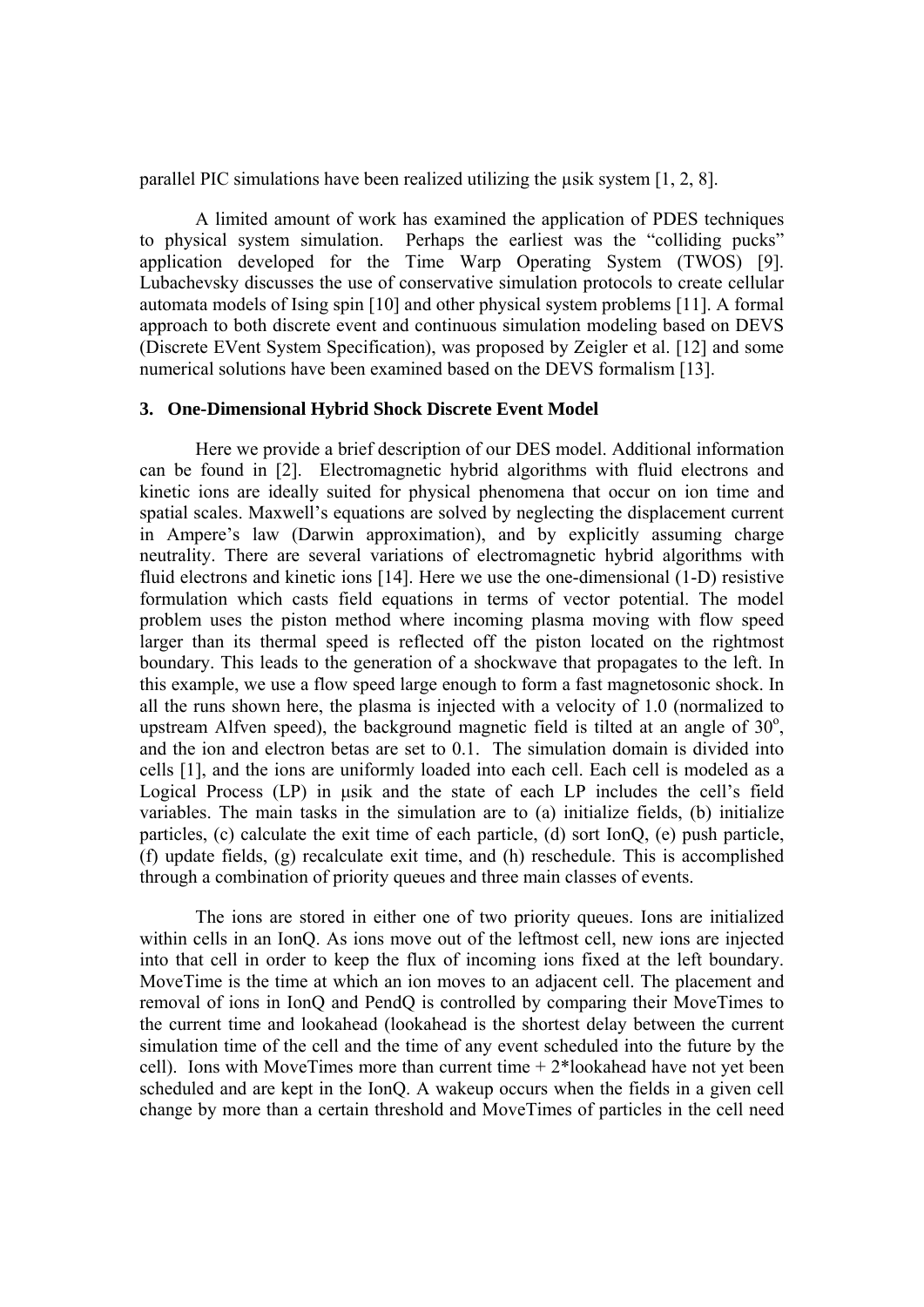to be updated. On a wakeup, ions in IonQ queue recalculate their MoveTimes. Because ions in the IonQ have not yet been scheduled, a wakeup requires no event retractions. If an ion's MoveTime becomes less than current time + 2\*lookahead in the future, the ion is scheduled to move, and is removed from the IonQ and placed in the PendQ. The PendQ is used to keep track of ions that have already been scheduled to exit, but have not yet left the cell. These particles have MoveTimes that are less than the current time. Ions in the PendQ with MoveTimes earlier than the current time have already left the cell and are removed before cell values such as density and temperature are calculated. Events can happen at any simulation time and are managed separately by individual cells of the simulation.

## <span id="page-3-0"></span>**4. Optimizations**

As mentioned earlier, our preliminary implementation of a prototype for parallel execution of the 1-D hybrid shock model was limited in different ways. First, the per-event overhead incurred due to discrete event processing was found to be large due to the low granularity of event computation. Secondly, our parallel execution was constrained by sockets-based communication, which suffered from inefficiencies. Finally, the discrete event simulation engine itself was in an evolutionary state, and was consequently not optimized for memory usage. Our optimizations were aimed along these lines: The mapping from cells to simulation processes is changed to an aggregate scheme in order to minimize overheads. With communication subsystem optimizations, runtime performance has been significantly improved. Additionally, porting to a supercomputer enabled the simulation to scale up to 512 processors. By specializing the data structure to conservative synchronization (at runtime), the memory requirements to represent the cells and particles have been reduced. The largest configurations that can be simulated have been pushed significantly, to include over 2 billion ion particles overall. Some of these optimizations are described in detail next.

## *4.1. Mapping Cells to DES Logical Processes*



<span id="page-3-1"></span>**Figure 1: A suboptimal way of realizing a particle-in-cell DES model.**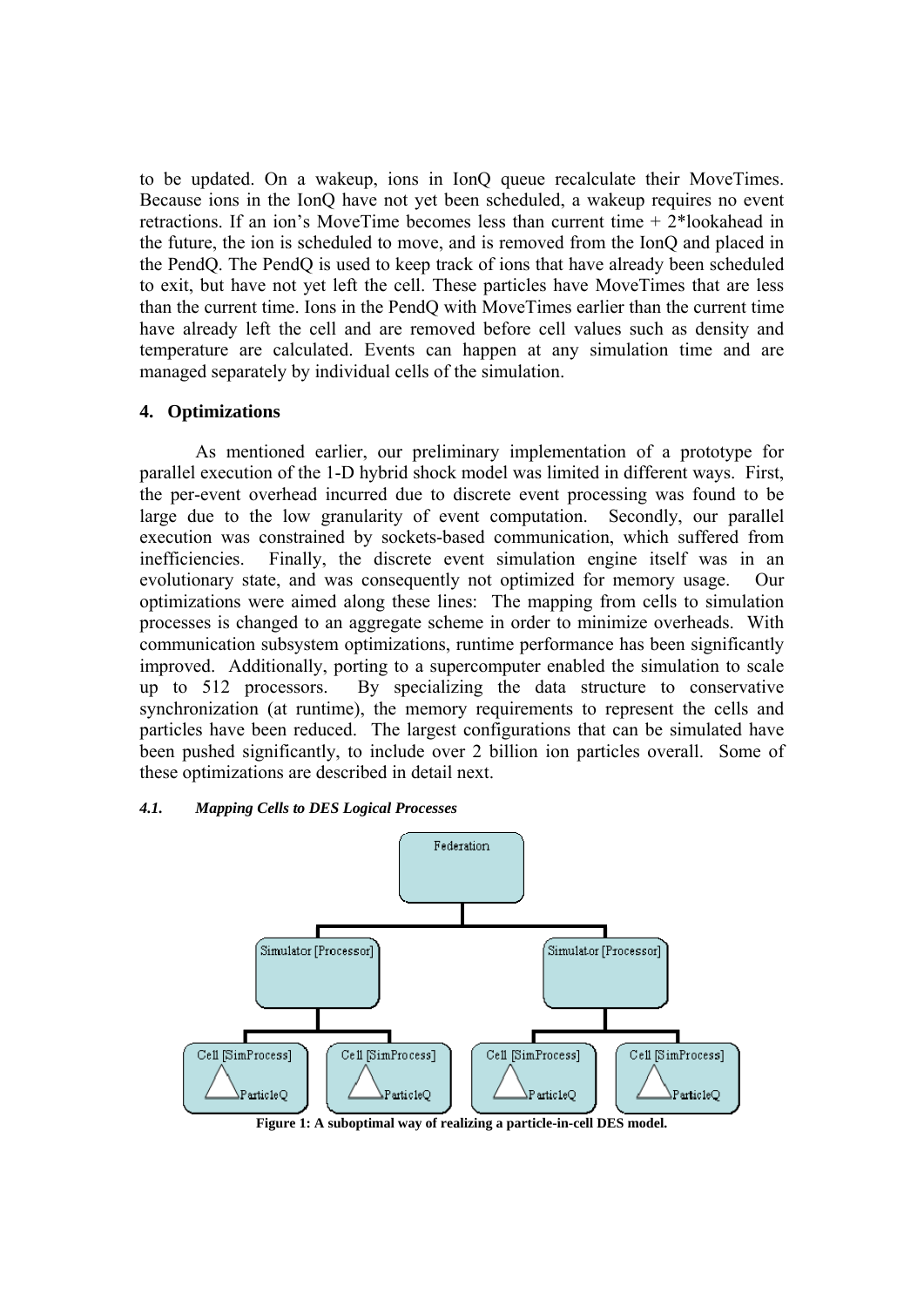One way to realize PIC models, shown in [Figure 1](#page-3-1), is to map each cell to a logical process (LP). This provides maximum flexibility for load balancing, but makes every particle-transfer event to go through the (micro-kernel) PDES simulator, making it inefficient due to lack of optimization for locality of communication. Also, shared state is disallowed in this scheme, which makes it impossible for neighboring cells to exchange data via direct access to data structures.

A more efficient alternative approach is shown in [Figure 2.](#page-4-0) The concept of a "region" is introduced, which is an aggregate that contains multiple cells. Instead of mapping one *cell* per LP, each *region* is mapped to an LP. It results in memory savings, because the memory overheads of an LP are not incurred for every cell. Also, it is more natural to model: each region can be viewed as a sequential engine that simulates multiple cells. Particles crossing regions (i.e., across sequential engines) are sent as µsik events across simulation processes (and, by natural implication, across processors). In our earlier work, we used the one-LP-per-Cell mapping scheme, which incurred overheads. We re-implemented the model with the new scheme based on multiple-cells-per-region, which significantly cut down event scheduling and event processing overheads.



**Figure 2: An efficient way of realizing a particle-in-cell DES model.** 

#### <span id="page-4-0"></span>*4.2. Communication Subsystem*

Our earlier system used Berkeley sockets-based inter-processor communication. However, sockets have limited buffering capacities, which led to deadlocks on large-scale configurations due to the fact that large number of events (particle transfers, field updates) needed to be transferred across processors simultaneously. We have since then ported our engine to use high-performance communications based on native MPI implementations of the supercomputer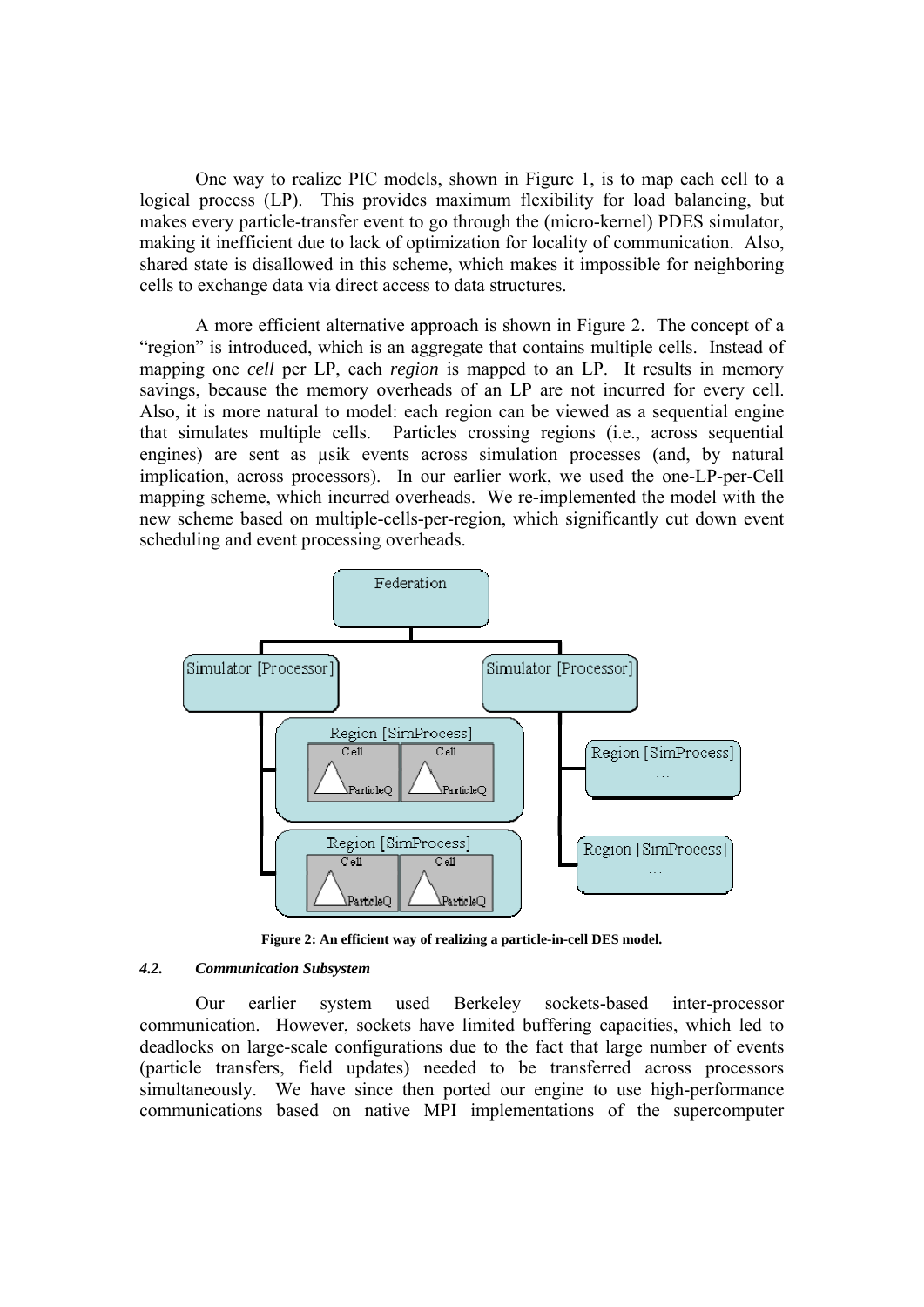platforms. Moving to MPI helped use large user-level buffers and avoid deadlocking while also improving the runtime performance considerably. The availability of control by the application on the size of the buffers helped us customize the communication based on the largest expected event message exchange rate in the application.

## *4.3. µsik Engine Enhancements*

Since the PDES engine was designed to support both conservative as well as optimistic methods of synchronization in parallel execution, it was organized to accommodate the general case. However, the generality in the initial versions of the engine resulted in overheads of optimistic synchronization encroaching into conservative execution as well (e.g., the causal list maintenance among events, required for rollbacks, in the form of several pointer variables per event). This overhead is unnecessary in purely conservative execution, such as our 1-D hybrid simulation. The improvement here was to dynamically allocate space for event causal list pointers only upon first reference for the same within each event. This automatically ensures resilience to arbitrary combinations of optimistic and conservative logical processes. A 40% memory savings was realized by this dynamic allocation approach. Since every particle (ion) arrival or departure is represented as an event, this translated directly into increase in the number of particles that can be simulated in a given amount of memory.

## <span id="page-5-0"></span>**5. Performance Study**

We now turn to a study of scalability and runtime performance. All performance data reported here are collected on the San Diego Supercomputing Center's IBM DataStar supercomputer ([www.sdsc.edu/user\\_services/datastar\)](http://www.sdsc.edu/user_services/datastar). The DataStar is a cluster of IBM P655 nodes, each node with 8 Power4 1.5GHz processors and 16GB memory (shared by the 8 processors). The nodes are connected by an IBM Federation Switch providing low latency and high bandwidth communication. The performance on up to 512 processors is shown in [Figure 3.](#page-6-0) The observed performance is significantly better than previously reported, as a cumulative result of all the optimizations. Since the amount of concurrency is dependent on the simulated number of cells, we experimented with three configurations: small (150 cells/CPU), medium (1,500 cells/CPU) and large (40,000 cells/CPU). The total number of cells is scaled with the number of processors.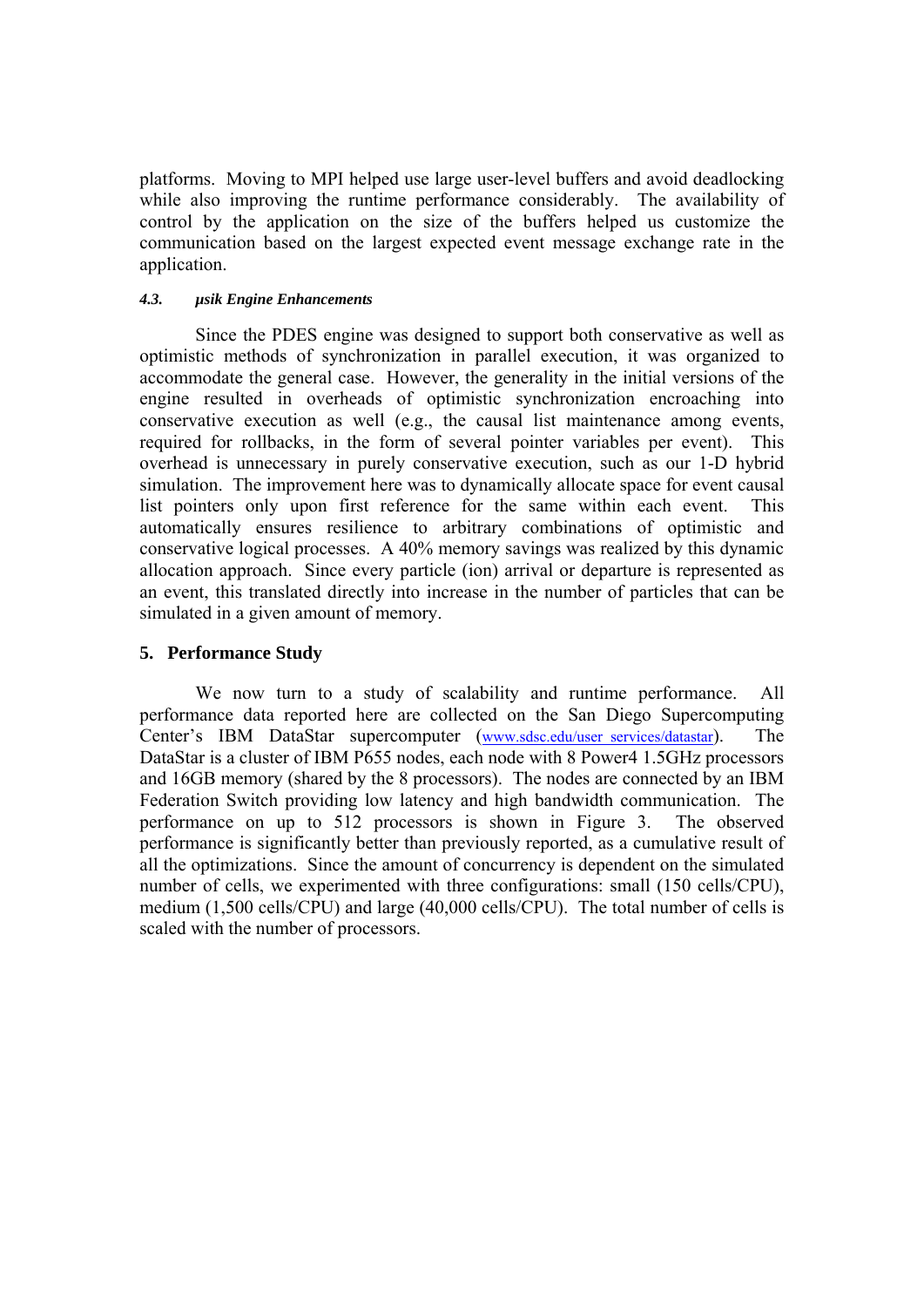

**Figure 3: Runtime speedup of region-based Hybrid Shock code on varying no. of CPUs.** 

<span id="page-6-0"></span>It is observed that the speedup with small configuration is less than that with medium-sized configuration. This is due to lack of enough concurrency with the smaller number of cells, making parallel synchronization overheads dominate. On the other hand, we observe lower speedup with large-sized configuration than that with the medium-sized. This turns out to be due to the large amount of inter-processor event communication inherent in the larger run, imposing greater messaging overhead in the parallel run.

To confirm this, we instrumented the code to obtain measures of interprocessor event types and their counts. [Figure 4](#page-7-0) shows that the number of "notify" events increases dramatically with the number of cells, which contributes significantly to the messaging overheads.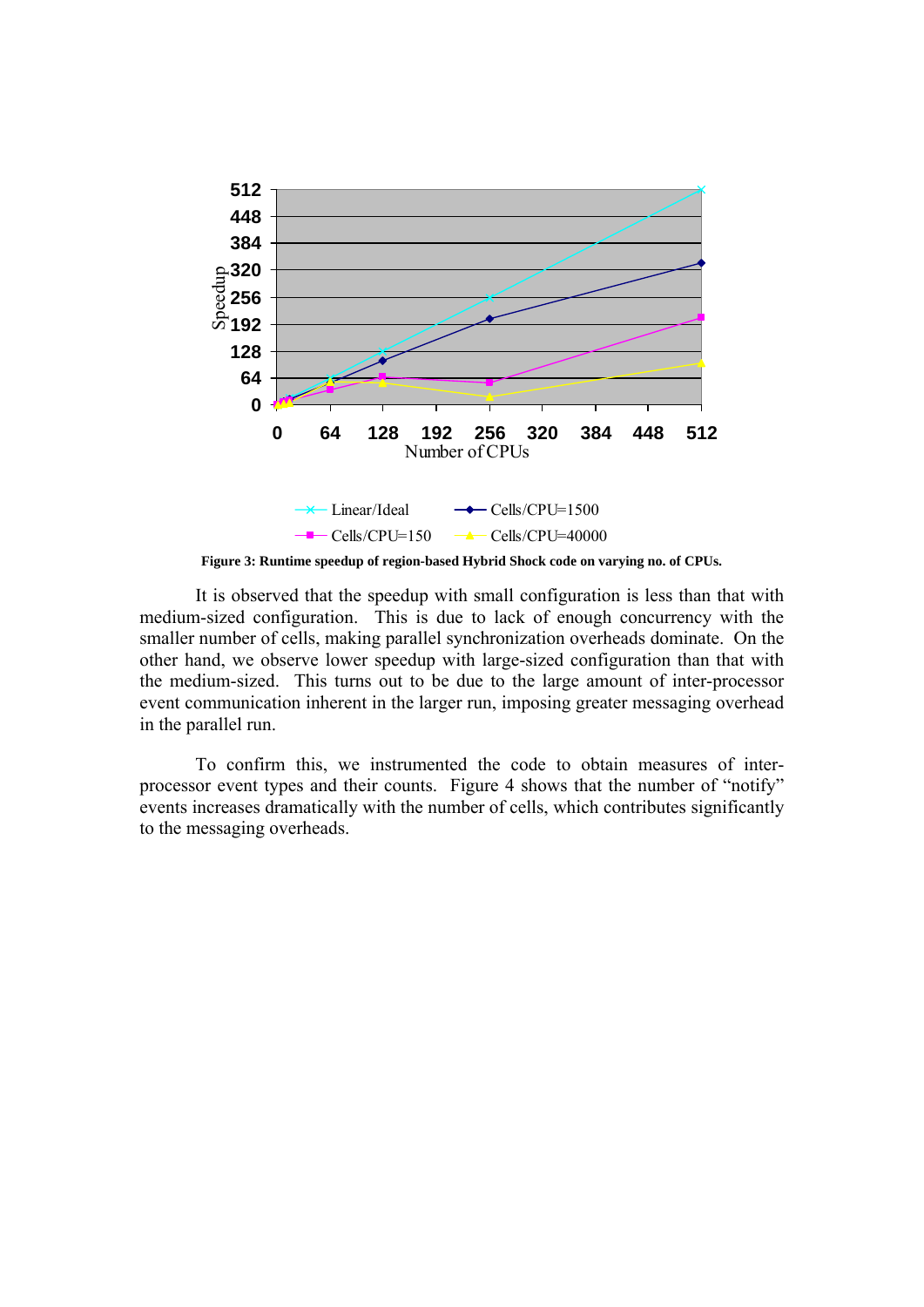

**Figure 4: Number of inter-processor events (***AddIon* **and** *Notify***) increases with cells/CPU.** 

<span id="page-7-0"></span>The next observation is on memory requirements. The state variables in the representation of ions & cells are shown in the tables shown next:

| <b>State variables in <i>IonMotion</i></b> |             |                   |              |  |
|--------------------------------------------|-------------|-------------------|--------------|--|
| <b>Type</b>                                | <b>Name</b> | <b>Primitives</b> | <b>Bytes</b> |  |
| double                                     | PosCoA;     | double            | 8            |  |
| double                                     | PosCoB;     | double            | 8            |  |
| double                                     | PosConst;   | double            | 8            |  |
| Vector3                                    | VelCoA;     | 3 doubles         | 24           |  |
| Vector3                                    | VelConst;   | 3 doubles         | 24           |  |
| double                                     | Weye mag;   | double            | 8            |  |
| Vector3                                    | Amp;        | 3 doubles         | 24           |  |
| Vector3                                    | Psi:        | 3 doubles         | 24           |  |
| Total                                      |             |                   | 128          |  |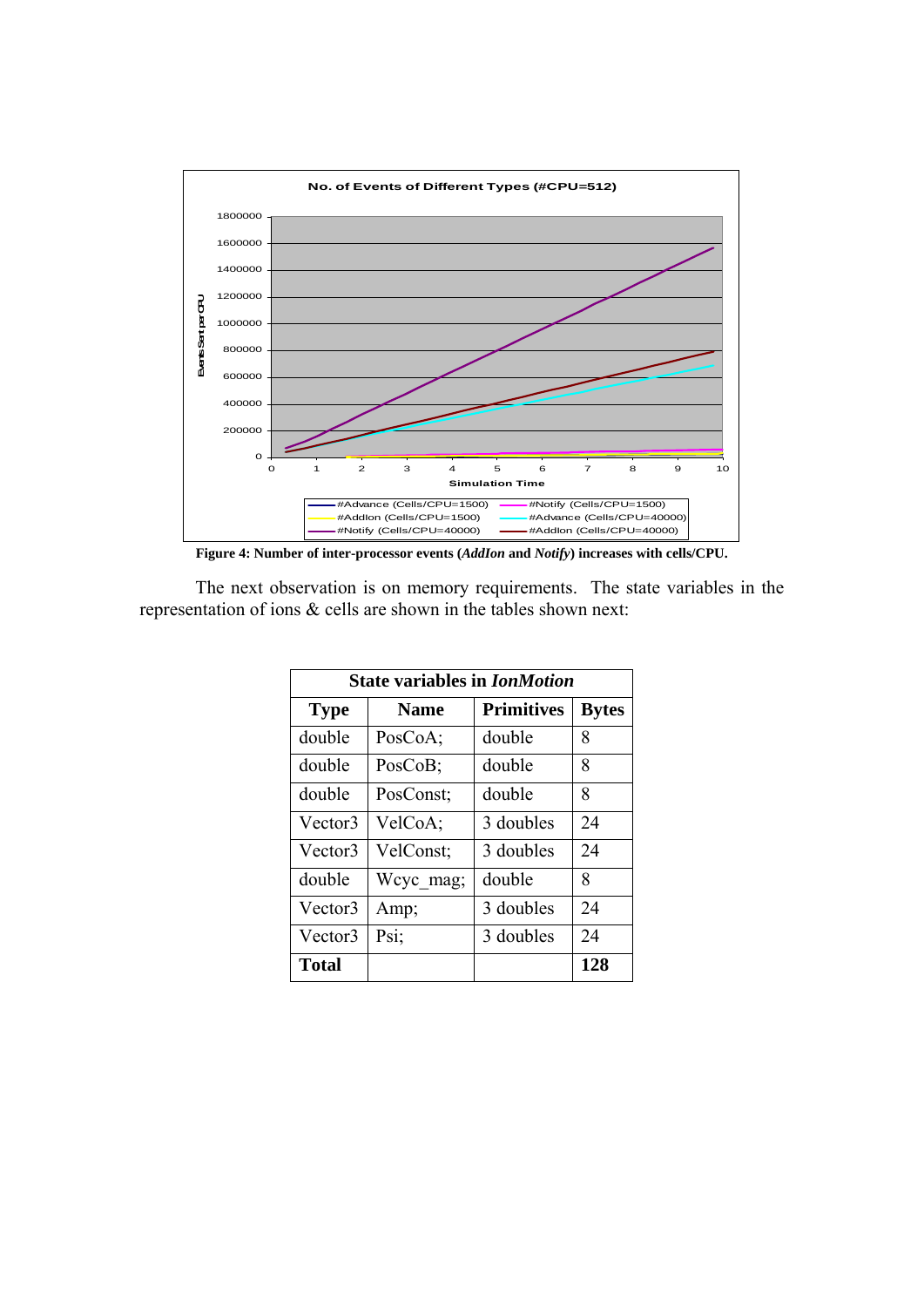| <b>State variables in Ion</b> |             |                   |              |  |
|-------------------------------|-------------|-------------------|--------------|--|
| <b>Type</b>                   | <b>Name</b> | <b>Primitives</b> | <b>Bytes</b> |  |
| SimTime                       | MoveTime;   | 2 doubles         | 16           |  |
| Direction                     | Dir:        | short             |              |  |
| int                           | IonNumber;  | integer           |              |  |
| IonMotion                     | Motion;     | composite         | 128          |  |
| <b>Total</b>                  |             |                   | 152          |  |

Each Ion takes approximately 150 bytes to be represented, and each cell has 100 ions. For 40,000 cells per CPU, the memory consumed to represent all the ions is 150bytes/ion\*100ions/cell\*40,000cells/CPU=600MB per CPU. Also, MPI buffers at each CPU have to be allocated sufficiently large to prevent deadlocks. In a 2 billion ion simulation on 512 CPUs, with a conservative estimate of one million incoming ions into a CPU between synchronization steps, an MPI buffer of size 2bloat/byte\*400bytes/message\*10<sup>6</sup>messages=800MB is required at each CPU to avoid full buffers. The extra "bloat" factor of 2 on byte size is used to portably accommodate potential memory cost due to MPI pack/unpack data type conversions & representations. With these metrics, the number of particles has been increased linearly with the number of processors, reaching 20 million cells and over 2 billion ions in the largest execution, as shown in [Figure 5.](#page-8-0)



**Figure 5: Total number of ion particles simulated in region-based Hybrid Shock code.** 

<span id="page-8-0"></span>Although this configuration is a bit large for the 1-D case, we are interested in observing the scaling properties of our system, with the goal of achieving efficient parallel execution for two-dimensional (2-D) and three-dimensional (3-D) versions as